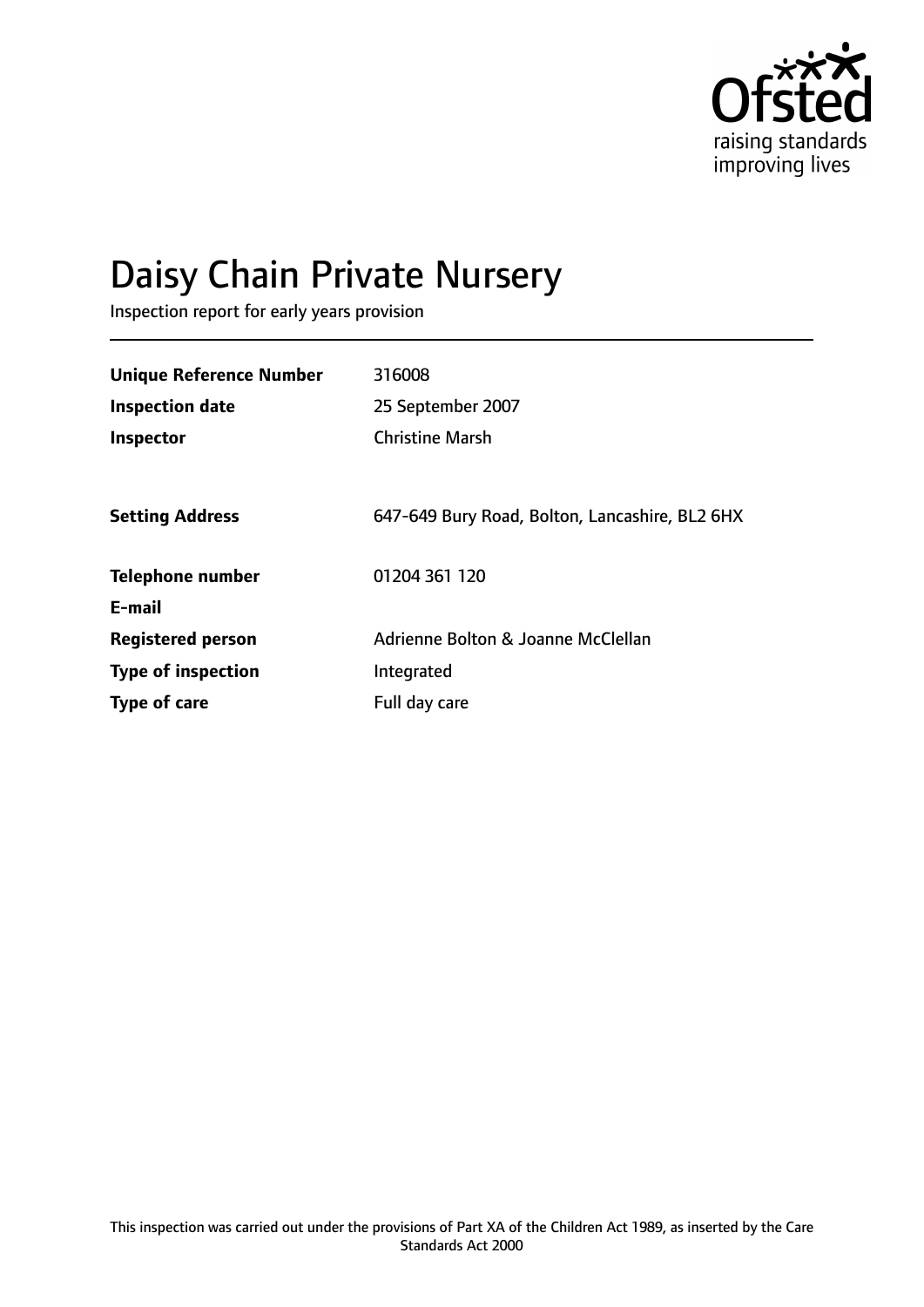#### **ABOUT THIS INSPECTION**

The purpose of this inspection is to assure government, parents and the public of the quality of childcare and, if applicable, of nursery education. The inspection was carried out under Part XA Children Act 1989 asintroduced by the Care Standards Act 2000 and, where nursery education is provided, under Schedule 26 of the School Standards and Framework Act 1998.

This report details the main strengths and any areas for improvement identified during the inspection. The judgements included in the report are made in relation to the outcomes for children set out in the Children Act 2004; the National Standards for under 8s day care and childminding; and, where nursery education is provided, the *Curriculum guidance for the foundation stage.*

The report includes information on any complaints about the childcare provision which Ofsted has received since the last inspection or registration or 1 April 2004 whichever is the later.

#### **The key inspection judgements and what they mean**

*Outstanding: this aspect of the provision is of exceptionally high quality Good: this aspect of the provision is strong Satisfactory: this aspect of the provision is sound Inadequate: this aspect of the provision is not good enough*

For more information about early years inspections, please see the booklet *Are you ready for your inspection?* which is available from Ofsted's website: *www.ofsted.gov.uk.*

# **THE QUALITY AND STANDARDS OF THE CARE AND NURSERY EDUCATION**

On the basis of the evidence collected on this inspection:

The quality and standards of the care are good. The registered person meets the National Standards for under 8s day care and childminding.

The quality and standards of the nursery education are good.

## **WHAT SORT OF SETTING IS IT?**

Daisy Chain Nursery opened in 1990. It is privately owned and operates from two converted Victorian semi-detached houses on the main Bury to Bolton road, within easy reach of Bolton town centre. The nursery has seven play rooms and an enclosed area for outdoor play. It serves the local and wider communities.

A maximum of 50 children may attend at any one time. The nursery opens weekdays from 07.30 until 18.00 for 51 weeks a year, closing for a week at Christmas and for bank holidays. Children attend for a variety of sessions. There are currently 75 children aged from six months to under five years on roll. Of these, 11 children receive funding for early education. The nursery currently supports a number of children with learning difficulties and disabilities.

The nursery employs 22 members of staff, 18 of whom work with the children. Of these, 12 hold appropriate early years qualifications and the other staff are all working towards qualifications.

The setting receives support from Bolton Early Start.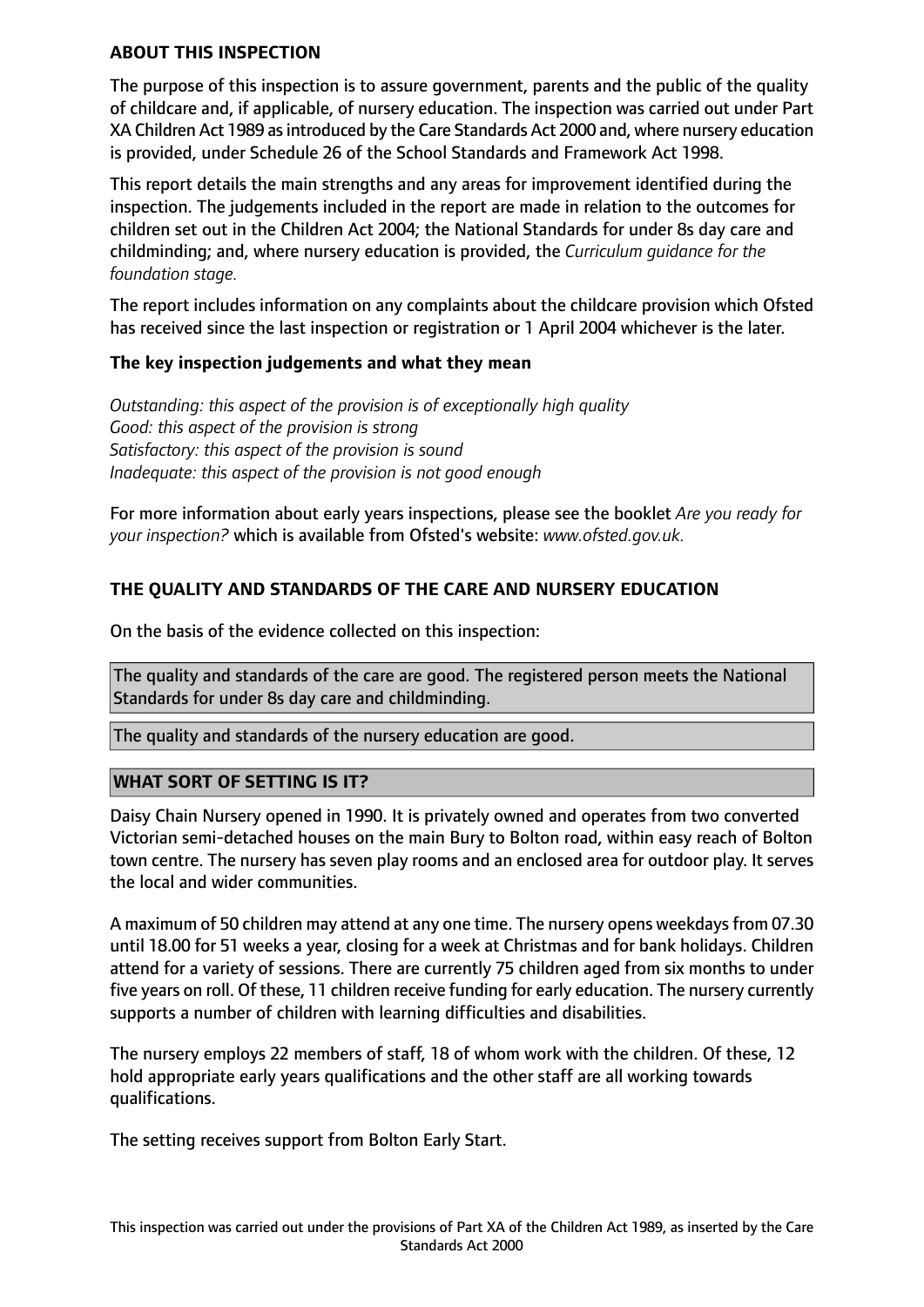## **Helping children to be healthy**

The provision is good.

Children are well cared for in a clean environment where they benefit from good hygiene practices. For example, staff follow a thorough procedure for changing children's nappies, and they have up to date knowledge of first aid which helps them to care for children in the event of any minor accidents. Children are reminded to wash their hands before eating and after messy activities. Children's health is maintained through these measures.

Children are well nourished and eat healthy meals. The food is cooked on the premises and children have fresh fruit for their snacks. Babies are given pureed fruits and vegetables as their first solid foods, then progress to having the nursery's meals pureed. Children's dietary needs are met in consultation with parents' wishes. Children are continually refreshed as drinks are always available. Children have feeder cups, cups, or water bottles, depending on which suits their current needs.

Children benefit from a good range of physical activities during the day. They receive regular fresh air and exercise through going outdoors to play. Babies have time in the nursery outdoor area each day and are taken for daily walks to make sure they get fresh air and different types of stimulation. Children enjoy playing ring games, for example, 'The farmer's in his den', and playing on equipment such as, bikes, slides and see saws. Older children have the opportunity to go swimming each week. Children have varied opportunitiesfor exercise indoors. For example, they do activities to music that encourage them to move in different ways, increasing their bodily awareness. Children enjoy action songs, such as, 'Five little ducks went swimming one day' and they develop their fine motorskills asthey do the actions. Children enjoy these physical activities which contribute towards a healthy lifestyle. Babies and older children have sleeps according to their needs. This helps children to benefit from a balance of rest and activity during the day.

## **Protecting children from harm or neglect and helping them stay safe**

The provision is good.

Parents and children are warmly welcomed. Doors are kept locked, finger guards are used on doors, and stair gates are used throughout the building to keep children safe. CCTV is used throughout the premises and staff ensure that visitors sign in on arrival and out on departure so there is an accurate record of who is on the premises. Registers are appropriately kept, and outdoor play areas are securely enclosed. Risk assessments are undertaken by staff before children go outside or go to sleep, and sleeping children are watched. These measures help to maintain children's physical safety.

Furniture is suited to the size and ages of the children. A varied range of age appropriate toys and equipment are available to support children in their learning and play. Toys are out ready for children to play with at the beginning of sessions. Children are able to select other equipment to support their activities and are developing their independence through making choices.

Emergency evacuations are undertaken regularly. However, there has not been an evacuation recently since new children have started and new staff have been appointed. Staff are generally aware of the procedures to follow. Different exit routes are used to familiarise children with the procedures and to keep them safe. Policies and procedures are thorough and help to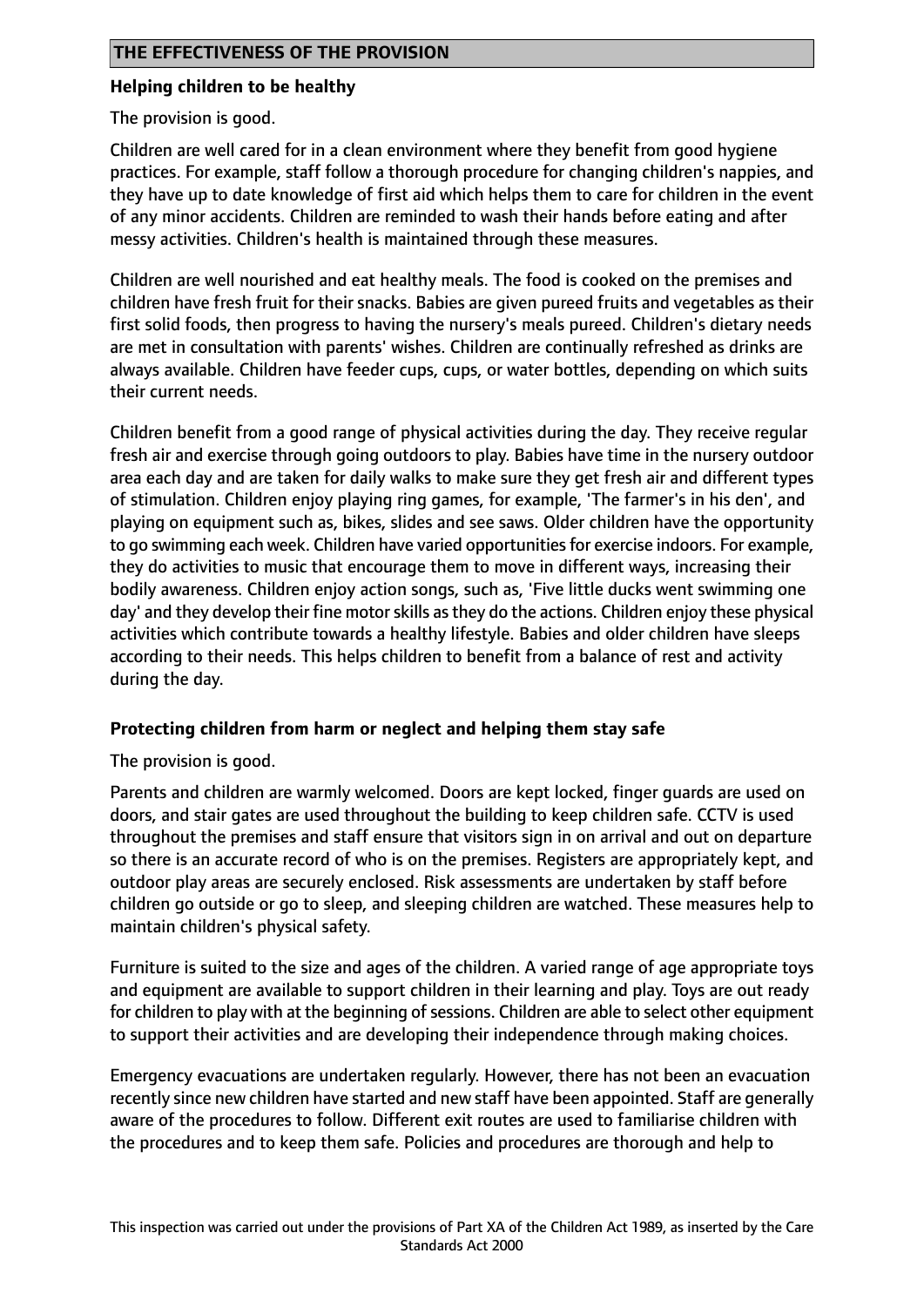maintain children's safety and well-being. For example, the lost child policy provides appropriately detailed information, whilst the sleep policy ensures children's individual emotional and physical needs are suitably catered, for by helping them to settle to sleep and wake up in a manner that fits their individual needs.

Staff are trained in child protection and have a good knowledge of appropriate procedures. This promotes children's welfare and safety.

## **Helping children achieve well and enjoy what they do**

The provision is good.

Children are well settled. Their work is attractively displayed throughout the building which helps children to feel valued. Babies smile and bang their hands excitedly on the table as they see themselves in the mirror. Young children have lots of opportunities to explore and experience malleable materials such as 'qloop', play dough, and shaving foam. They also have opportunities for exploring natural materials, for example, playing with wooden items from one of the treasure baskets. Children learn to acknowledge their feelings through staff reading books, talking to them, and singing songs such as, 'If you're happy and you know it clap your hands'.

The same topics are taught throughout the nursery and staff plan for the children in their room. Staff are knowledgeable about the 'Birth to three matters' framework and use this as a basis for collecting observations of children's learning. These records go with children as they move to different rooms so that staff build up a picture of children's developing learning needs and are able to support them appropriately.

# Nursery Education

The quality of teaching and learning is good. Staff are knowledgeable about the Foundation Stage and ensure that the six areas of learning are covered in their planning. Long, medium and short term planning are suitably in place. Staff undertake regular observations of children doing activities and use these to base future targetsfor their learning. Assessments are recorded and used to inform children's profiles and their progress towards the early learning goals. Children have opportunities to play and learn individually, in small groups, and in larger ones, with appropriate adult support for their individual needs.

Children have plenty of opportunities for speaking and listening. Stories are read regularly and help to develop children's personal, social and emotional awareness. A story about a baby bear helps children to recognise their own feelings and those of others. Staff ask how children think the bear is feeling when he is a long way away from his mummy and children say, 'sad' and join in with the book's refrain saying, 'I want my mummy'. A 'take home bear' provides good opportunities for discussion as photographs and written comments show what the bear has been doing. Children's personal, social and emotional development is further promoted by incorporating their interests, experiences and fears into planning for teaching and learning. For example, the role play area is currently a doctor's surgery to help children get used to the idea of medical procedures. Children write during focused activities, however there are currently limited opportunities for them to mark make during free choice and role play activities. Children enjoy dressing up, painting and singing songs. They like to sing nursery rhymes and songs in front of the other children. For example, children sing, 'Wind the bobbin up' with confidence, remembering the words well.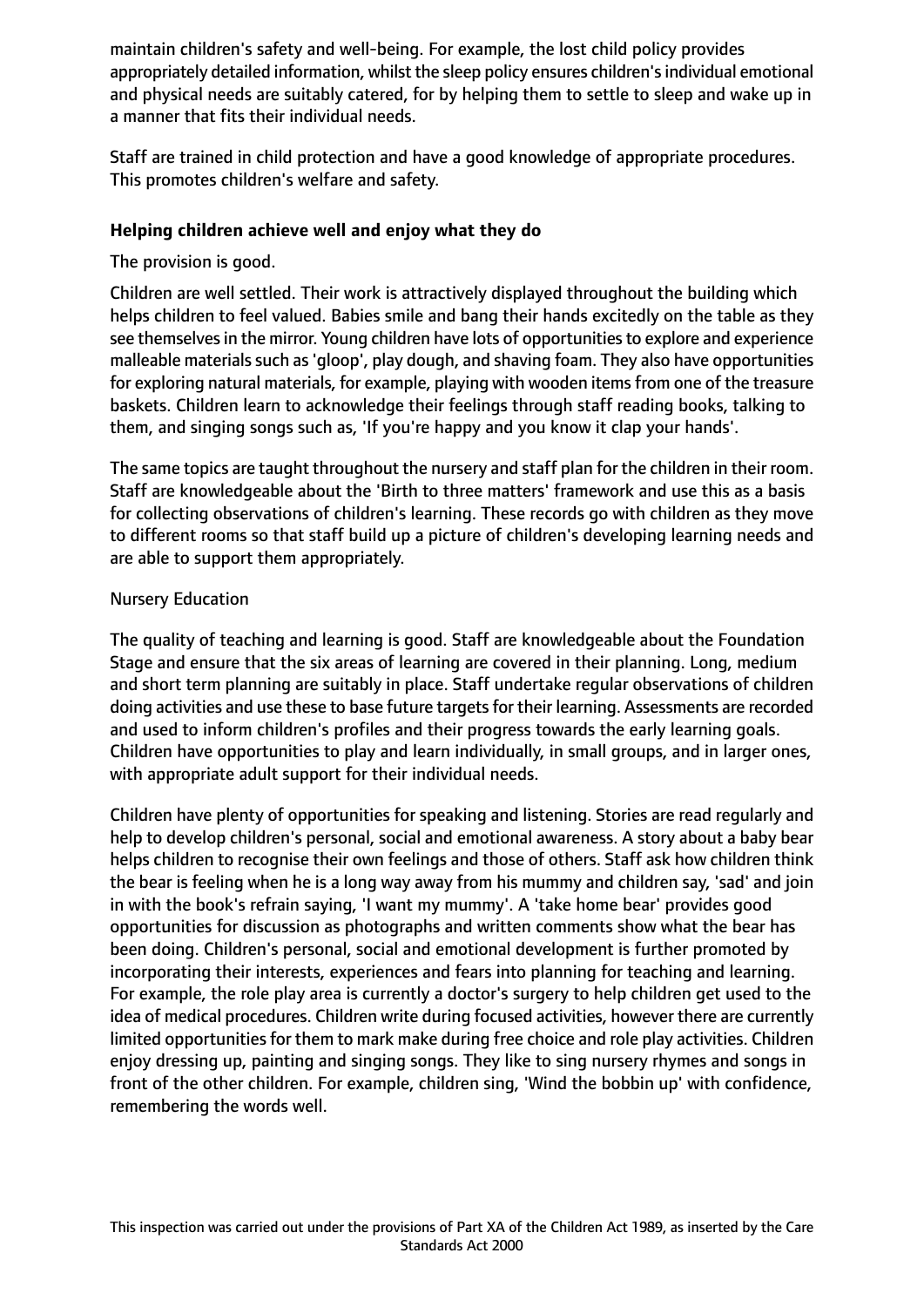Children learn about the wider world through learning about different festivals, such as Chinese New Year. Displays such as one on Ramadan, help to consolidate children's knowledge. A display of musical instruments from different cultures is attractively arranged to engage children's interest. Currently however, there are few interactive displays to further children's active investigation and exploration.

Children have good opportunities to use technology. They go for walks and take photographs with a digital camera. Children video each other dancing and enjoy watching their video recordings. They use programmable toys to help them to learn about direction as they predict how many times they will need to press the button to make the toy move to reach another child, then count checking the accuracy of their prediction. The computer is used to reinforce learning and a large keyboard ensures that all children can use it effectively. Displays about shape and colour reinforce children's knowledge and staff show children large shapes and count the corners to help them learn about different shapes.

## **Helping children make a positive contribution**

# The provision is good.

Children's individual needs are met extremely successfully. Where children have learning difficulties and disabilities, staff liaise sensitively with the child's parents and other professionals. For example, professionals visit to update staffs' knowledge so that they can provide high quality support for children's medical needs. Where children require long term support to promote their learning and development, meetings are held on site, and staff attend meetings with professionals in other settings, in order to assess children's progress. Children's self-esteem is nurtured through receiving excellent support tailored specifically to their individual needs.

Resources support children in their learning about the wider world. For example, an extensive range of books, small world toys and posters, represent children with disabilities and from different cultures and celebrate difference. This, together with the inclusive way in which staff support individual children according to their current needs, helps children learn to view difference positively and ensure that equality of opportunity is actively promoted. Children's spiritual, moral, social and cultural development is fostered.

Children generally behave well and are learning to work harmoniously with others as staff support them in sharing and taking turns. Staff are excellent role models who are consistent in their treatment of children and always stress the positive. Staff are appropriately deployed to ensure children are fully supported, for example, on a one to one basis where this is needed, such as in large group sessions. Children are praised when they behave well. Staff explain what it is about a particular behaviour that is good, and give children reassuring strokes and cuddles. Through this support children are developing self-esteem, learning to understand right from wrong and to behave appropriately.

Relationships with parents and carers are extremely supportive. Children are welcomed into individual rooms in the nursery depending upon their age, and transitions between rooms are carefully monitored. An extremely effective key worker system is in operation and children are able to see their brothers and sisters in the nursery, for example at tea time, if they wish. A Grandparents day was held recently where grandparents got highly involved with activities with the children. Parents and carers views are sought through an annual questionnaire. Their ideas are often acted upon to further enhance the provision on offer. Regular newsletters inform them of the activities planned in the nursery such as a party for children leaving in the summer, and a sports day to which parents and carers are invited. In these ways parents and carers are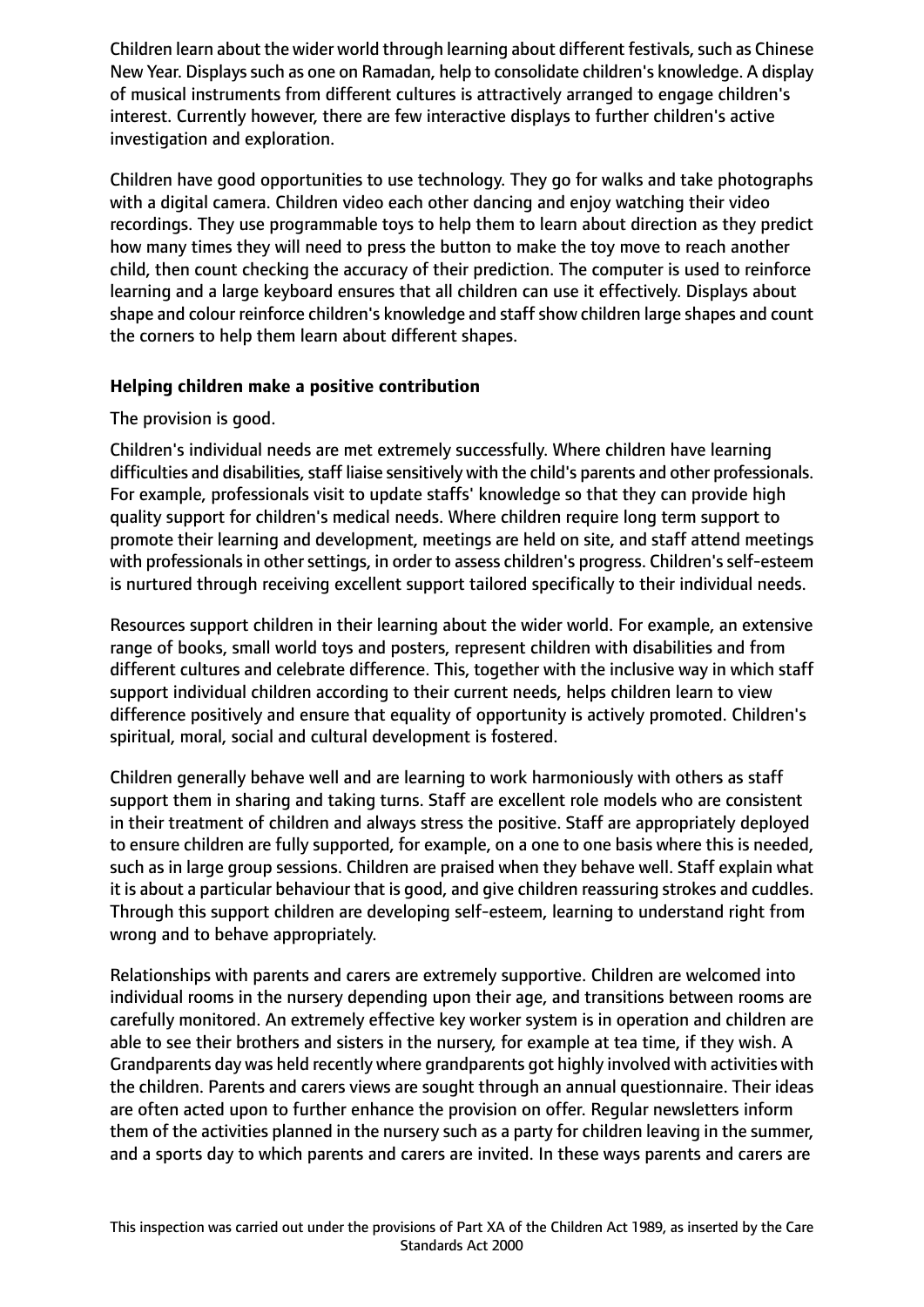positively included in the life of the nursery. This builds children's confidence, increases their enjoyment and fosters a real sense of community.

The partnership with parents and carers of children receiving nursery education is good. Parents receive written information about the areas of learning and the Foundation Stage when their children reach that stage, and a Parents' Evening is held where staff discuss individual children's progress. Detailed reports are written for each child on their progresstowardsthe early learning goals and these are shared with parents. In these ways parents are informed about their children's activities and become more familiar with the Foundation Stage curriculum.

# **Organisation**

The organisation is good.

The managers and their staff are committed to providing a quality service for the children who attend. The ratios of staff to children are always appropriately met and contingency arrangements are in place to ensure these ratios are maintained. All staff attend training to update and increase their knowledge, and several are undertaking further professional qualifications. This commitment helps to promote children's learning and welfare within the setting.

Routines are organised so that all children benefit from a range of varied experiencesthroughout the day. Staff are flexible so that children's needs are catered for effectively. For example, children who are finding the transition from one room to another difficult, are taken out for a walk with the younger children to give them a change of scene and the opportunity to see friends and staff from their previous room.

Documentation required by the National Standards is appropriately in place and this promotes the safety and well-being of the children. Policies and procedures are thorough and support staff in providing a good service for children and their families. Records provide details of each child's needs including consent forms and contacts. This helps to keep children safe.

Leadership and management is good. Children benefit from this good leadership. The senior management team is well established and works together effectively. There have been several new staff recently. New staff are suitably inducted to make sure that children receive consistency of care and of expectations. Staff have a good knowledge of children's emotional and learning needs and this helps to promote children's well-being. Children are cared for in a positive and supportive environment which promotes their development. All children are highly valued and are able to develop fully in their learning, supported by well trained staff who are suitably qualified and vetted. Staff work together well as a team to promote children's health, safety, emotional well-being, and their ability to make a positive contribution.

Overall, the provision meets the needs of the range of children for whom it provides.

## **Improvements since the last inspection**

At the last inspection the provider was asked to address some issues related to children's continuing health and safety. These have been addressed. For example, parents now sign for their child to have medication administered.